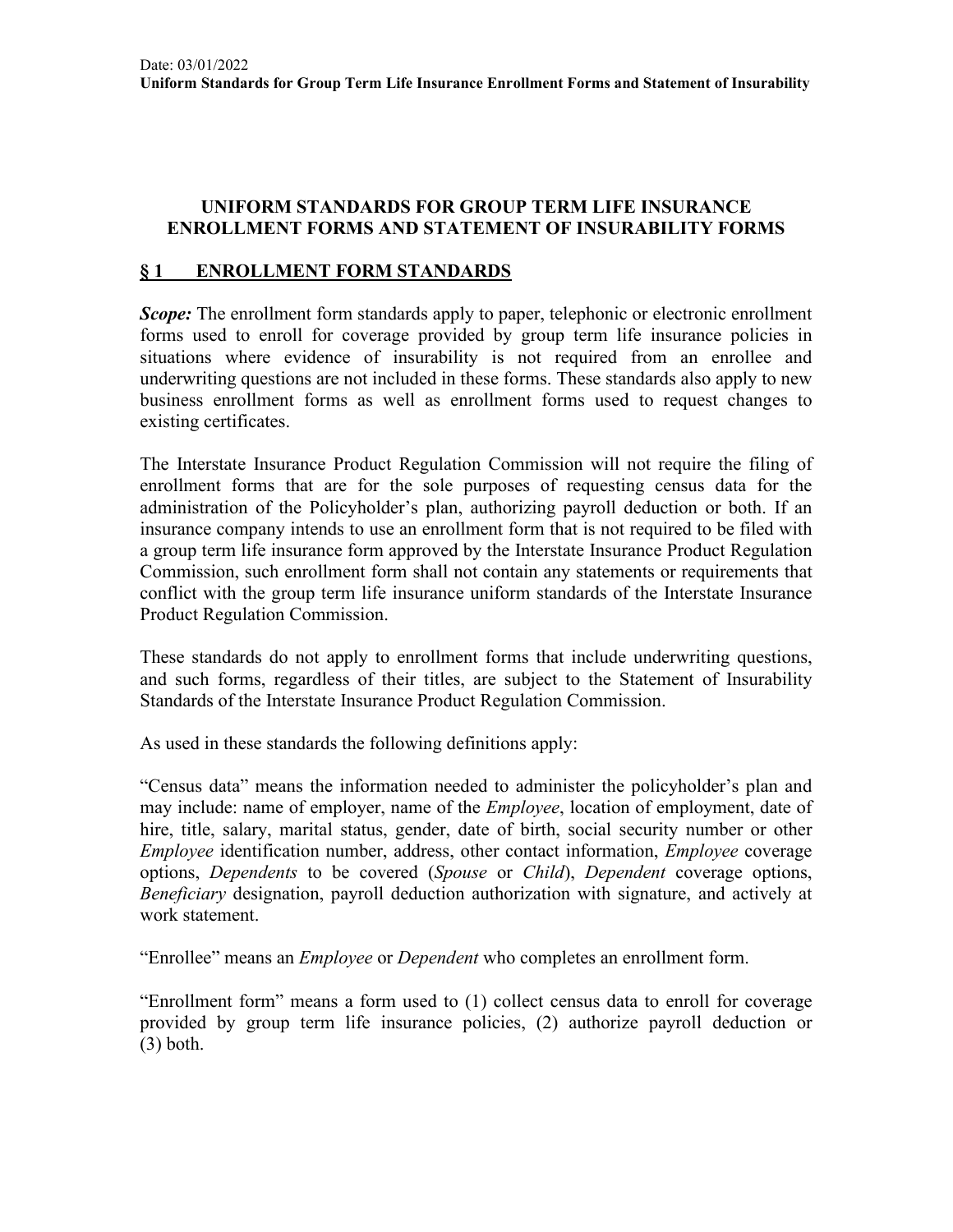Terms not defined in these standards that are capitalized and italicized have the meanings specified in the Group Term Life Insurance Policy and Certificate Uniform Standards for Employer Groups.

## **§ 2 STATEMENT OF INSURABILITY FORM STANDARDS**

*Scope:* These standards apply to paper, telephonic or electronic statements of insurability used to enroll for coverage provided by group term life insurance policies in situations where evidence of insurability is required from an enrollee and underwriting questions are included in these forms. These standards also apply to paper, telephonic or electronic enrollment forms used to enroll for coverage provided by group term life insurance policies in situations where evidence of insurability is required from an enrollee and underwriting questions are included in these forms. An enrollment form used in this manner shall be subject to the standards of this section. These standards are also intended to apply to new business statement of insurability forms as well as statements of insurability used to request changes to existing group certificates.

The statement of insurability shall be filed for approval whether or not it is attached to the group certificate at issue.

**Mix and Match:** These standards are available to be used in combination with State Product Components as described in Section 1110(b) of the Operating Procedure for the Filing and Approval of Product Filings. These standards are available to be used in combination with IIPRC-approved or state-approved group life insurance and annuity forms.

**Self-Certification:** These standards are not available to be filed using the Rule for the Self-Certification of Product Components Filed with the Interstate Insurance Product Regulation Commission.

As used in these standards the following definitions apply:

"Enrollee" means an *Employee* or *Dependent* who completes a statement of insurability.

"Enrollment form" means a form used to (1) collect census data to enroll for coverage provided by group term life insurance policies, (2) authorize payroll deduction or (3) both.

"Signed or signature" means any symbol or method executed or adopted by a person with the present intention to authenticate a record, and which is on or transmitted by paper, electronic or telephonic media, and which is consistent with applicable law.

Other terms may be used in the statement of insurability provided the terms are used consistently.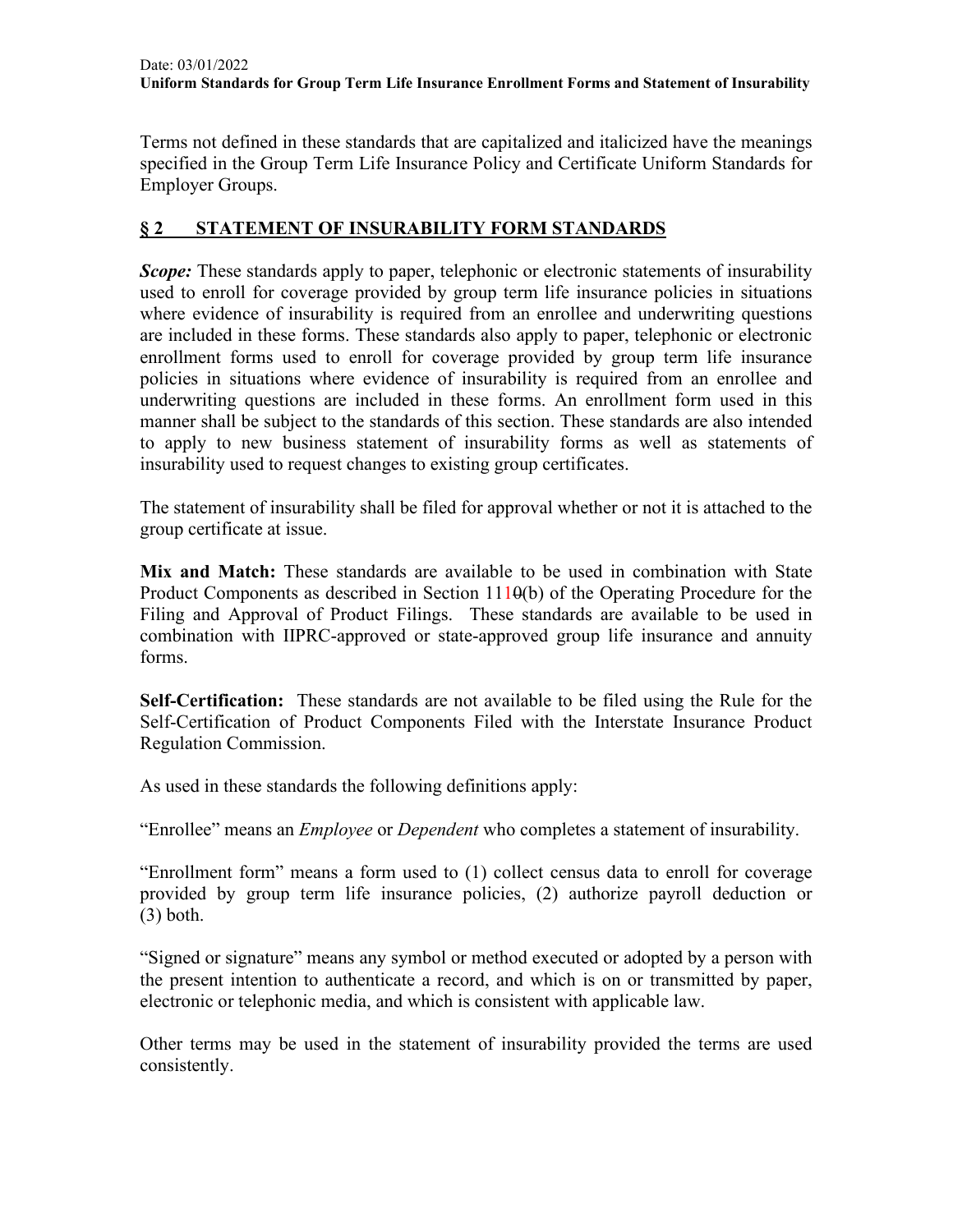Terms not defined in these standards that are capitalized and italicized have the meanings specified in the Group Term Life Insurance Policy and Certificate Uniform Standards for Employer Groups .

# **§ 3 ADDITIONAL SUBMISSION REQUIREMENTS**

## **A. GENERAL**

The following additional filing submission requirements shall apply:

- (1) All forms filed for approval shall be included with the filing. Changes to a previously approved form shall be highlighted.
- (2) If certain statement of insurability sections will only be required to be completed for specific purposes, the enrollee shall be provided instructions that specify which sections of the statement of insurability must be completed for each purpose.
- (3) The filing shall include all the sections and questions that may be required to be completed by an enrollee, including additional drop downs, scripts, questions, questionnaires or supplements that would be required if the enrollee answers questions in a certain way, such as a "yes" response.
- (4) If a filing is being submitted on behalf of an insurance company, include a letter or other document authorizing the firm to file on behalf of the insurance company.
- (5) If the statement of insurability contains variable items, include the Statement of Variability. The submission shall also include a certification that any change or modification to a variable item shall be administered in accordance with the requirements in the Variability of Information section, including any requirements for prior approval of a change or modification.
- (6) Include a certification signed by an insurance company officer that the statement of insurability has a minimum Flesch score of 50, if applicable. If sections of a statement of insurability are subject to federal jurisdiction, and accordingly the Appendix A requirements will not apply, the certification shall include a statement to that effect.
- (7) Include a statement of the types of certificates and plans with which the statement of insurability will be used. For example, group term life insurance.
- (8) Include a statement of how the statement of insurability will be used, such as paper, electronic, and/or telephonic. For electronic and telephonic uses, the insurance company shall: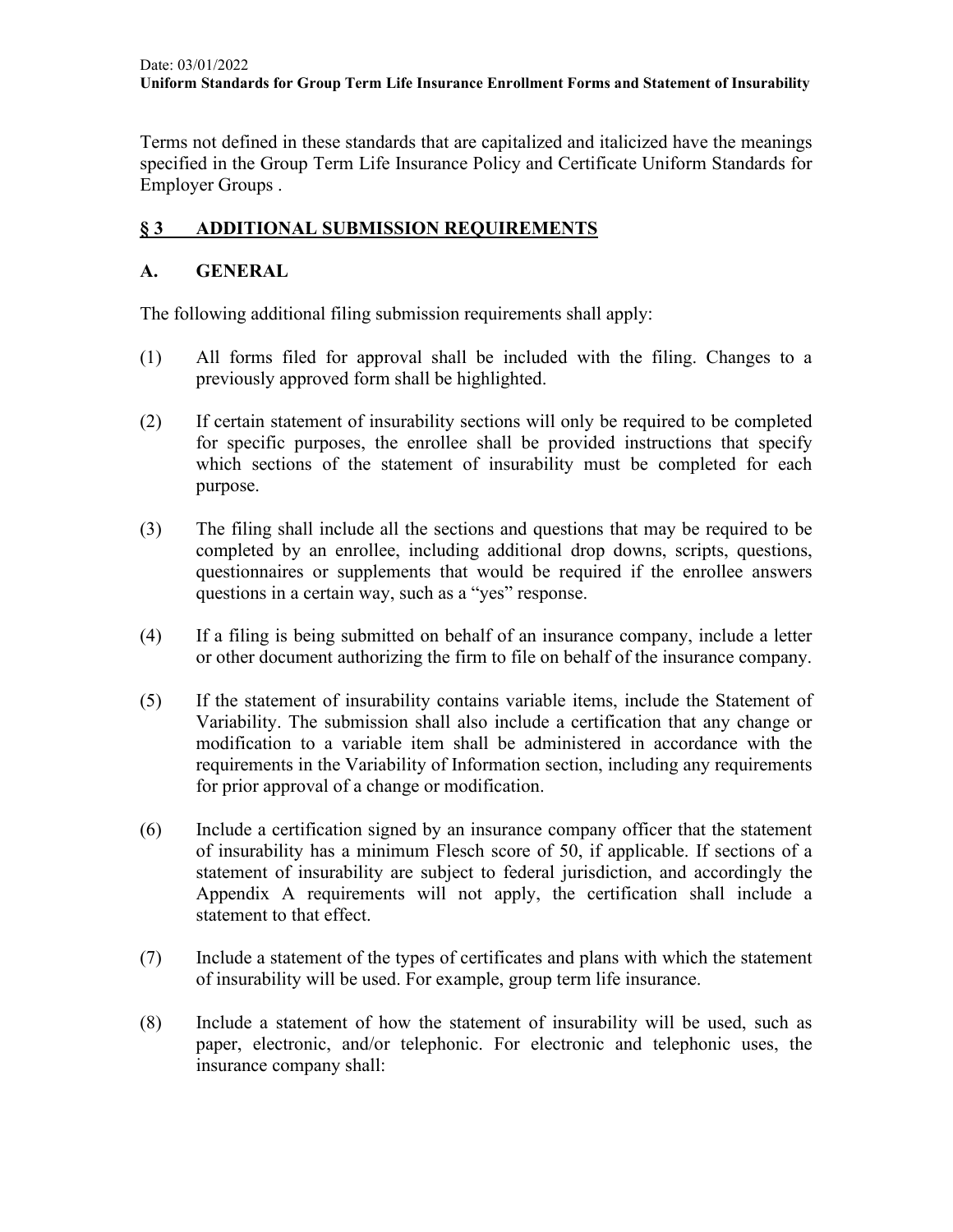- (a) Describe the procedures that will be used to verify the authenticity of the transaction; and
- (b) Include a John Doe sample that shows additional sections and questions that are required to be completed by an enrollee, including additional drop downs, scripts, questions, questionnaires or supplements, if the enrollee answers questions in a certain way, such as a "yes" response.

Additionally, for telephonic uses the insurance company shall describe the process by which the enrollee is given the completed statement of insurability for signature prior to or on the date the group certificate is issued.

(9) Include a description of any innovative or unique features of the statement of insurability.

## **B. VARIABILITY OF INFORMATION**

- (1) The insurance company may identify items that will be considered variable in the statement of insurability, but such variability shall be limited to:
	- (a) The insurance company address and other contact information;
	- (b) Plan benefit information, including coverages available to enrollees, plan marketing name or logo;
	- (c) The medical information requested;
	- (d) The layout and formatting of the statement of insurability; and
	- (e) The statements the enrollee is acknowledging, in accordance with the Declarations section of these standards.

The items shall be bracketed or otherwise marked to denote variability. The submission shall include a Statement of Variability that will discuss the conditions under which each variable item may change.

(2) If the insurance company identifies plan benefit information or medical information that may be variable in the statement of insurability, such information shall be consistent with the Statement of Variability that has been or is being filed for use with the respective group certificate.

### **C. READABILITY REQUIREMENTS**

(1) The statement of insurability text shall achieve a minimum score of 50 on the Flesch reading ease test or an equivalent score on any other approved comparable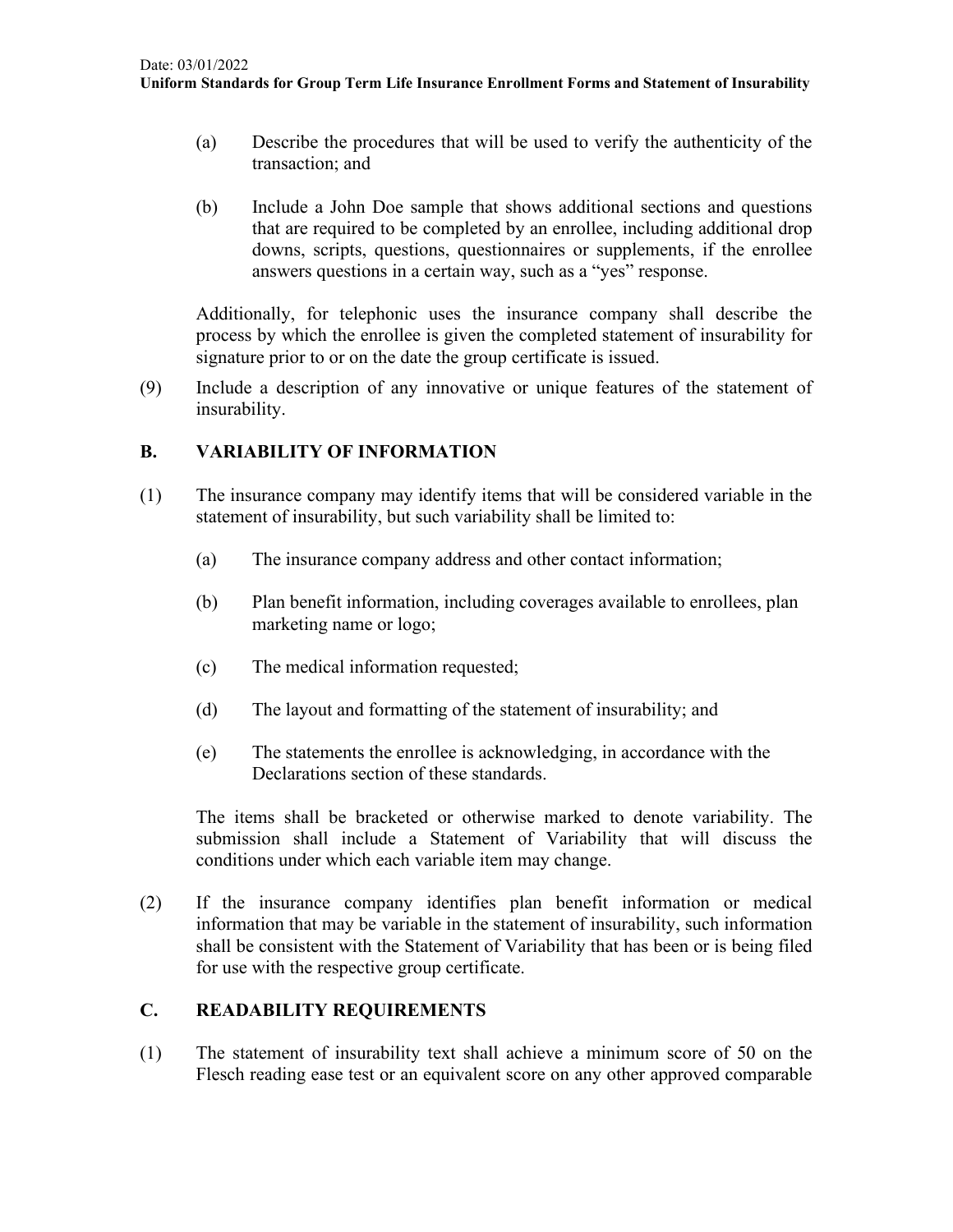reading test. See Appendix A for Flesch methodology. This requirement shall not apply to statement of insurability sections that are subject to federal jurisdiction.

- (2) The statement of insurability text shall be presented in not less than ten point type, one point leaded.
- (3) The style, arrangement and overall appearance of the statement of insurability shall give no undue prominence to any portion of the text or section of the statement of insurability.

## **§ 4 GENERAL FORM REQUIREMENTS**

### **A. COVER PAGE OR FIRST PAGE**

- (1) The full corporate name of the insurance company shall appear in prominent print on the cover page or first page of the statement of insurability. "Prominent print" means, for example, all capital letters, contrasting color, underlined or otherwise differentiated from the other type on the statement of insurability.
- (2) A marketing name or logo, or the Policyholder's name or plan name, may also be used on the cover page or first page of the statement of insurability provided that such additions do not mislead as to the identity of the insurance company.
- (3) The insurance company's complete mailing address shall appear on the cover page or first page of the statement of insurability.
- (4) A form identification number shall appear at the bottom of the statement of insurability in the lower left hand corner of the statement of insurability. The form number shall be adequate to distinguish the form from all others used by the insurance company. The form number shall include a prefix of ICCxx (where xx represents the appropriate year the form was submitted for filing) to indicate it has been approved by the Interstate Insurance Product Regulation Commission.
- (5) A brief description shall appear in prominent print on the cover page or the first page of the statement of insurability. The brief description shall identify the insurance applied for, such as group term life insurance.
- (6) A form used to enroll for coverage provided by group term life insurance policies where evidence of insurability is required from an enrollee and underwriting questions are included in the form shall be entitled a Statement of Insurability form.

### **B. FAIRNESS**

(1) The statement of insurability shall not contain inconsistent, ambiguous, unfair, inequitable or misleading clauses, provisions that are against public policy as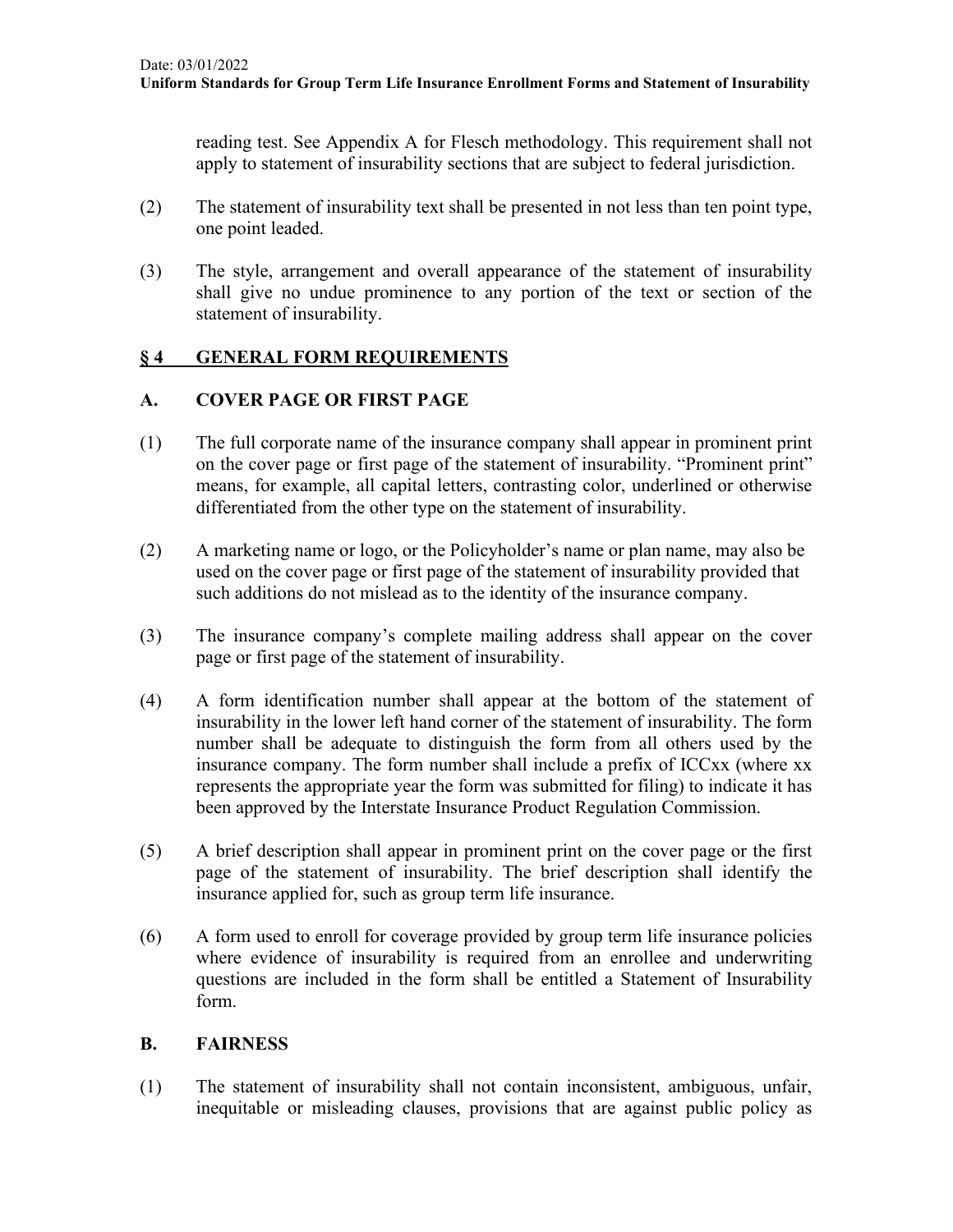determined by the Interstate Insurance Product Regulation Commission, nor shall it contain exceptions and conditions that unreasonably affect the risk purported to be assumed in the general coverage of the group certificate with which the statement of insurability will be used.

- (2) The statement of insurability questions shall be presented as single direct questions, not as declaratory statements.
- (3) Open ended questions are not permitted.
- (4) The statement of insurability questions shall not require the enrollee to make a diagnosis of a medical condition. Questions such as "Are you in good health?" "Do you have symptoms of … ?" "Do you have any known indication of … ?" "Have you ever had … ?" or "Do you think you have … ?" are not acceptable.

# **§ 5. STATEMENT OF INSURABILITY SECTIONS**

# **A. SECTION TO BE COMPLETED BY THE POLICYHOLDER OR PLAN RECORDKEEPER**

(1) The section may request the information that the insurance company determines it needs to identify the policyholder or plan recordkeeper, such as full legal name, address, telephone number and tax identification number.

### **B. SECTION TO BE COMPLETED BY EITHER THE POLICYHOLDER, PLAN RECORDKEEPER OR ENROLLEE APPLYING FOR COVERAGE SUBJECT TO A STATEMENT OF INSURABILITY**

(1) The section shall request the information that the insurance company determines it needs to identify the enrollee and the coverage subject to the statement of insurability, such as whether the enrollee is the *Employee*, *Spouse* or *Child*, the enrollee's name, address, telephone number, email address, age, date of birth, place of birth, gender, tax identification or social security number, marital status, the insurance amounts requested, the amounts subject to a statement of insurability.

## **C. SECTION TO BE COMPLETED BY EACH ENROLLEE APPLYING FOR COVERAGE SUBJECT TO A STATEMENT OF INSURABILITY**

(1) The section shall request the information that the insurance company determines it needs to underwrite the requested coverage. The statement of insurability may include only the following questions to be answered by an enrollee: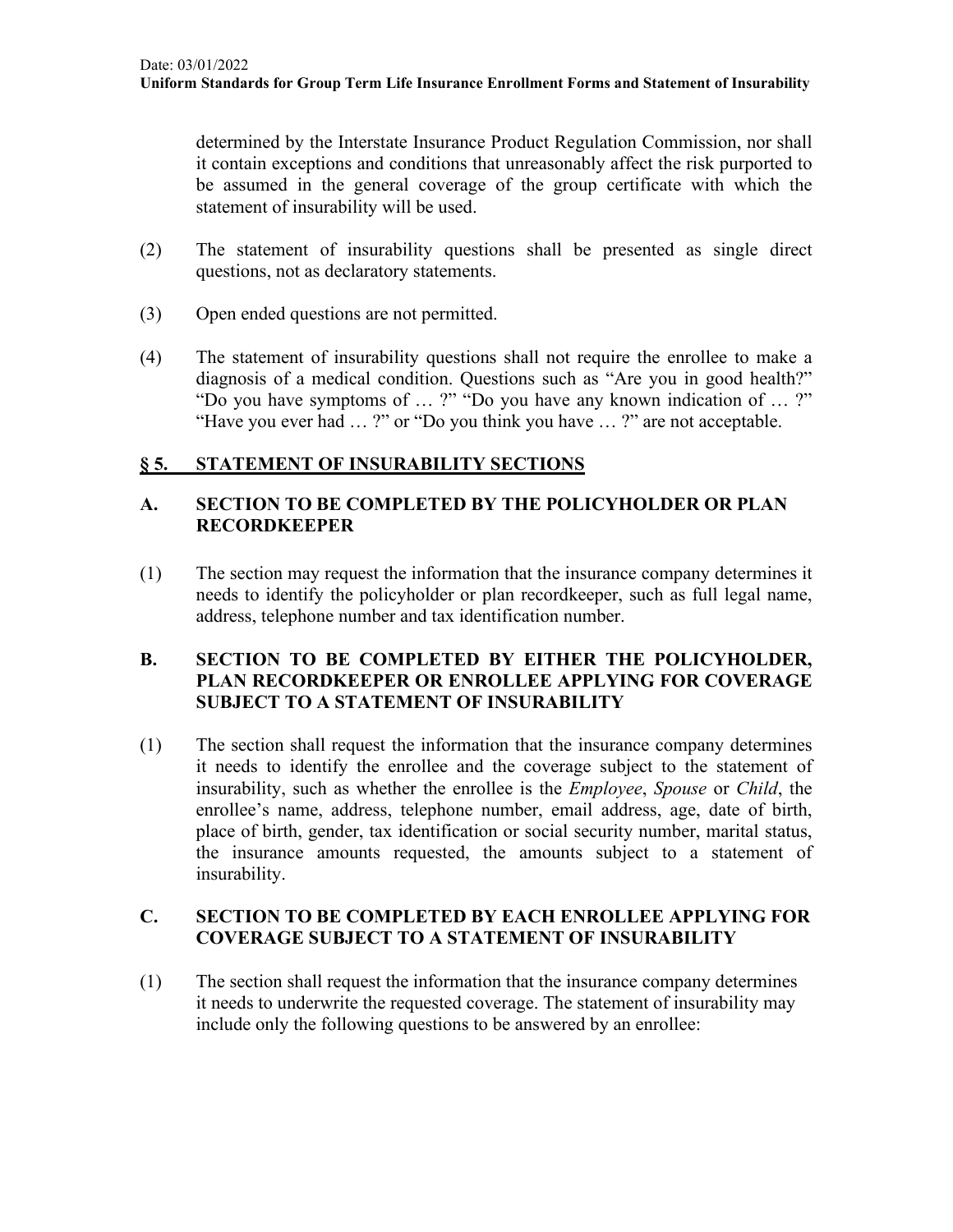- (a) *Tobacco Use*. Questions regarding the enrollee's tobacco use, such as: smoking cigarettes, pipes or cigars; using snuff, chewing tobacco or a nicotine delivery device such as a patch or gum.
- (b) *Driving Record.* Whether an enrollee's driver's license has ever been suspended or revoked, whether the proposed insured has ever plead guilty to or been convicted of driving while impaired, intoxicated or under the influence of any drug; and/or whether during a specified period of time not to exceed the last 5 years the enrollee has plead guilty to or been convicted of any moving violation or been involved in any accident in which they were found to be at fault. For a "yes" response, details may be requested, such as: a description of the Department of Motor Vehicles' action, plea, conviction or accident; the number of times the various issues had taken place, the date and state of occurrence;
- (c) *Felony or Misdemeanor.* Whether an enrollee has ever plead guilty to or been convicted of a felony or misdemeanor or do they have such charge currently pending against them. For a "yes" response, details may be requested, such as: the nature of the plea, conviction or charge, the date and state where the plea, conviction or charges occurred, and whether time was served in prison;
- (d) *Aviation Activity.* Whether the proposed insured has ever flown, or intends within the next two years to fly, other than as a fare paying passenger on a scheduled airline. For a "yes" response, details may be requested such as: type of license, type of aircraft, instrument flight rating, number of hours flown, number of hours to be flown within a specified period of time, if flying is for business purposes, flying accidents that proposed insured has been involved with, experimental flying, flying restrictions imposed, flying outside the United States, flying for pay and flying for the military. As an alternative to requesting details in the application, the application may require the completion of an Aviation supplement which shall request details such as those described above;
- (e) *Recreational Activity (Avocation, Hobby, Sport)*. Whether the proposed insured has ever engaged, or intends within the next two years to engage, in activities identified by the insurer as recreational activities. Examples of recreational activities may include such as: motor sports events or racing (auto, truck, cycle, boat, etc.); rock or mountain climbing; skin or scuba diving; aeronautics (hang-gliding, sky diving, parachuting, ultralight, soaring, ballooning, etc.). For a "yes" response, details may be requested such as: type of activity, number of times performed within a specified period of time, type of vehicle used, competitive class, division or category, member of any activity-specific association, group or sanctioning body, whether activities take place outside the United States, professional competition. As an alternative to requesting details in the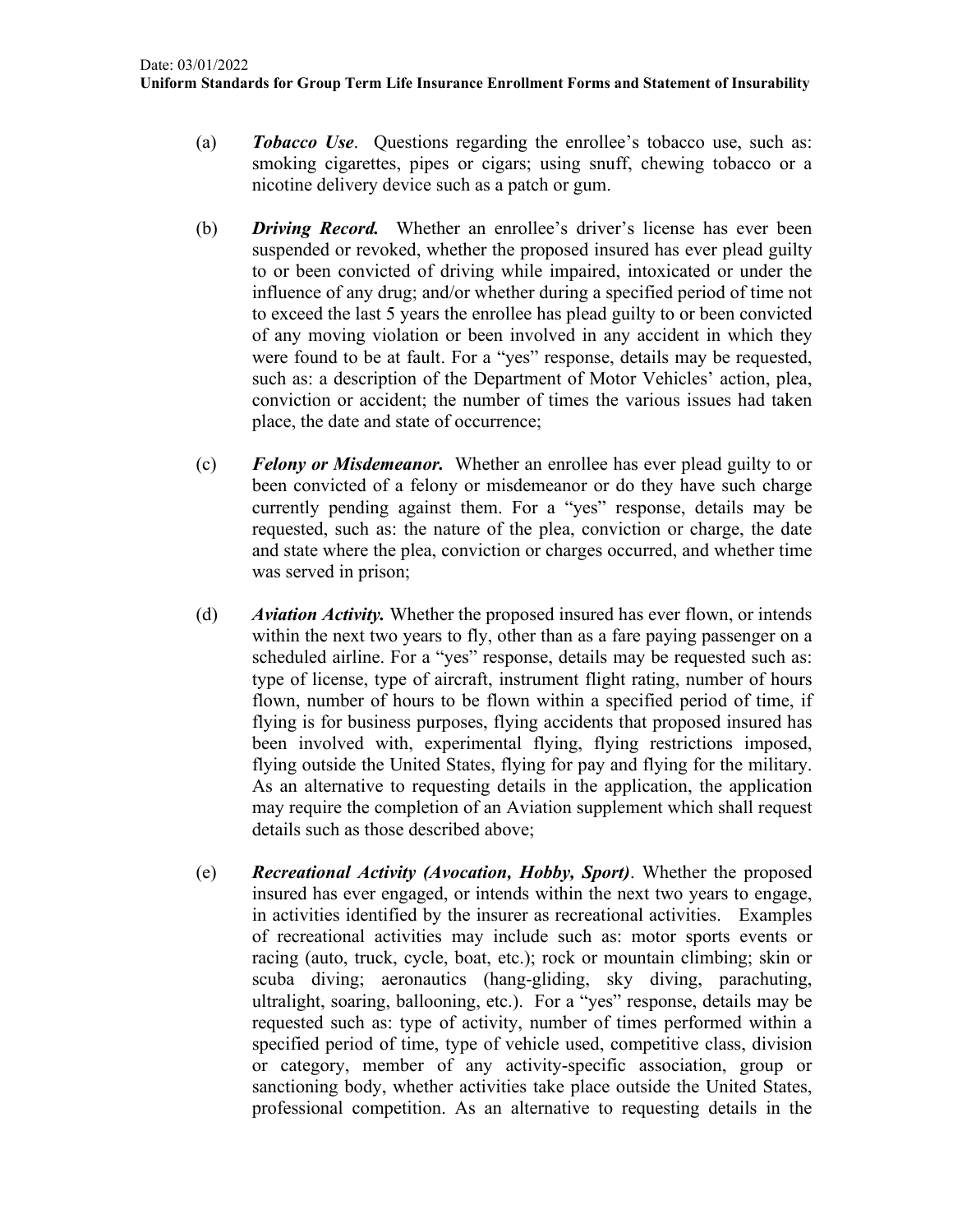application, the application may require the completion of an Activity Specific supplement which shall request details such as those described above,;

- (f) *Foreign Travel.* Whether the proposed insured has traveled outside the United States within a specified period of time not to exceed the last 2 years, or intends to travel outside the United States within a specified period of time not to exceed the next 2 years. For a "yes" response, details may be requested such as: the travel mode, country, cities, provinces, purpose and length of stay. As an alternative to requesting details in the application, the application may require the completion of a Foreign Travel supplement which shall request details such as those described above;
- (g) *Foreign Residency.* Whether the proposed insured has lived outside the United States within a specified period of time not to exceed the last 2 years, or plans to live outside the United States within a specified period of time not to exceed the next 2 years. For a "yes" response, details may be requested such as: the travel mode, country, cities, provinces, purpose and length of stay. As an alternative to requesting details in the application, the application may require the completion of a Foreign Residency supplement which shall request details such as those described above; or
- (h) *Citizenship.* Whether the proposed insured is a citizen of the United States. For a "no" response, details may be requested such as: the type of visa, country that issued it, and whether the proposed insured is a permanent resident of the United States and if "yes" for how long.
- (i) *Personal Physician or Medical Facility*. Questions regarding the identity of an enrollee's personal physician or medical facility that the enrollee consults for routine health care or periodic check-ups. If a physician or facility is identified, details may be requested, such as: patient identification number, full name of physician or facility and their telephone number, address, and date and reason last consulted.
- (j) *Prescribed and Non-Prescribed Medication and Prescribed Diet.* Questions regarding an enrollee's use of prescribed and non-prescribed medications or being on a prescribed diet. For a "yes" response, details may be requested, such as: a description of the medication or diet, date prescribed, and name and address of prescriber.
- (k) *Height/Weight.* Questions regarding the enrollee's current height and weight, and any weight change within a specified period of time (such as in the past year);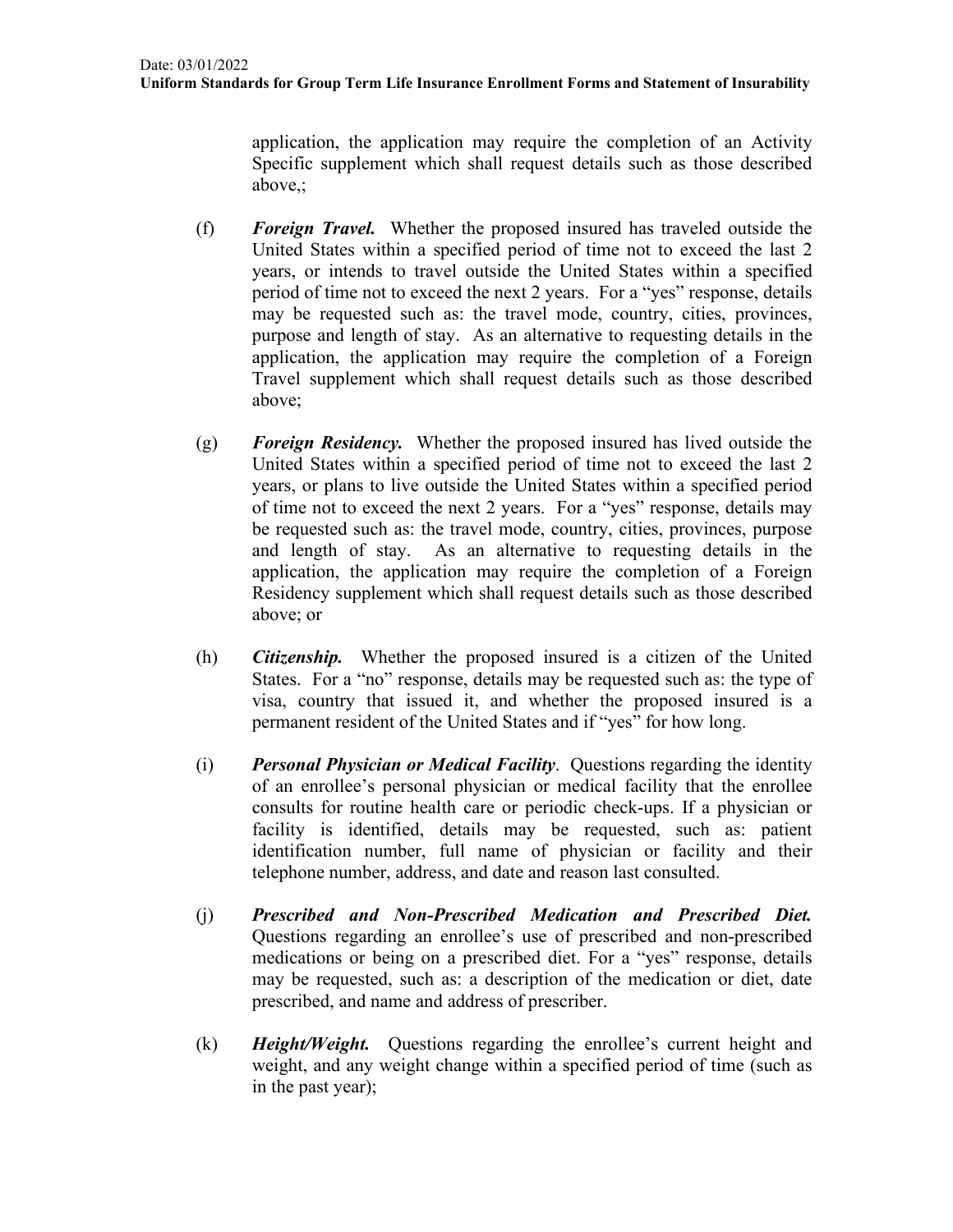- (l) *Family Medical History.* Questions regarding whether an enrollee has a parent or sibling diagnosed or treated by a member of the medical profession for certain conditions, such as heart or vascular disease, cancer, diabetes, high blood pressure, kidney disease, attempted suicide or mental illness. For a "yes" response, details may be requested such as: parent's or sibling's diagnosis, age of diagnosis and date last treated; parent's or sibling's age if alive and if not alive, age, date and cause of death;
- (m) *Pregnancy***.** Questions whether an enrollee is pregnant. For a "yes" response, the application may request the anticipated delivery date;
- (n) *Drug and Alcohol Use***.** Questions whether an enrollee has ever:
	- (i) Used narcotics, barbiturates, amphetamines, hallucinogens, heroin, cocaine, or other habit forming drugs, except as prescribed by a physician;
	- (ii) Received medical treatment or counseling for, or been advised by a physician to discontinue, the use of alcohol or prescribed or nonprescribed drugs; or
	- (iii) Been a member of any self-help group such as Alcoholics Anonymous or Narcotics Anonymous.

For a "yes" response, details may be requested, such as: type of drug or alcohol used, contact information for the medical professional or facility providing treatment, advice or counseling, type and dates of treatment or counseling, and self-help membership periods. As an alternative to requesting details in the statement of insurability form, the form may require the completion of a Drug and Alcohol Use supplement which shall request details such as those described above;

- (o) *Benefits, Pension or Compensation.* Questions whether an enrollee has, within a specified period of time not to exceed the past 5 years, made a claim for or received benefits, compensation or pension for any injury, sickness, disability or impaired condition. For a "yes" response, details may be requested, such as: date claim filed, type of benefits claimed, amounts and dates of payments received, contact information for the payor of the benefits, type of injury, sickness, disability or impaired condition, duration of these, and contact information for the treating physician;
- (p) *Disorders and Diseases.* Questions whether an enrollee has ever been diagnosed, treated, tested positive for, or been given medical advice by a member of the medical profession for a disease or disorder such as:
	- (i) Any disorder or disease of the brain or nervous system;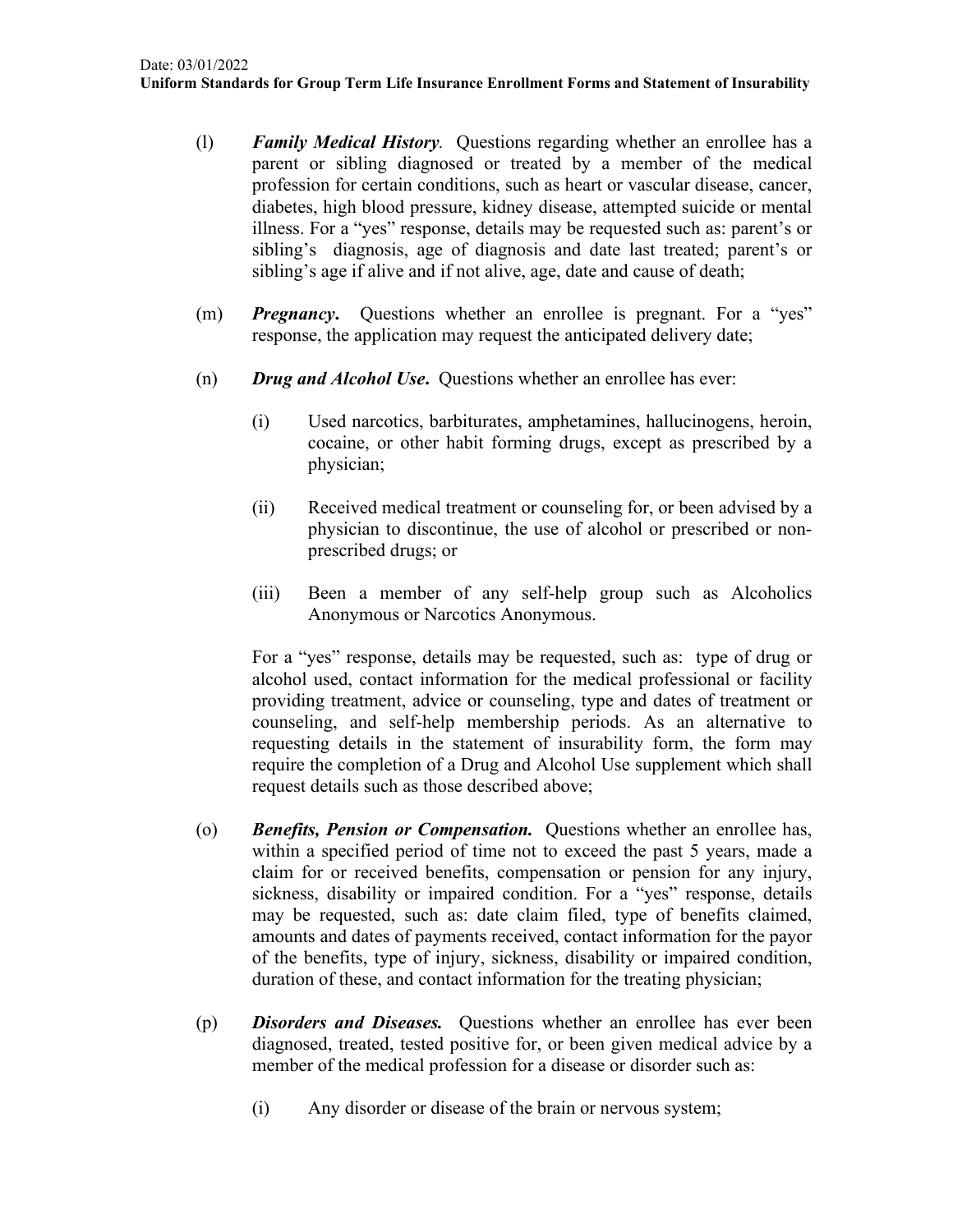- (ii) Any disorder or disease of the heart, blood vessels or circulatory system;
- (iii) Any disorder or disease of the respiratory system;
- (iv) Any disorder or disease of the stomach, liver, intestines, rectum, pancreas or abdominal organs;
- (v) Any disorder or disease of the genito-urinary organs;
- (vi) Any disorder or disease of the skeletal system;
- (vii) Any disorder or disease of eyes, ears, nose or throat;
- (viii) Any disorder or disease of the blood, skin, thyroid, lymph or other glands;
- (ix) Any psychiatric or mental health disorder or disease;
- (x) Any gynecological disorders or diseases;
- (xi) Any cancer, tumor, cyst or nodule;
- (xii) Any sexually transmitted disorders or diseases; or
- (xiii) Any disorders or diseases of the immune system except those related to the Human Immunodeficiency Virus (AIDS virus).

For any category of disorder or disease included, the enrollment form shall include specific disorders and diseases that the insurance company determines it needs for underwriting purposes;

For any "yes" answer, details may be requested, such as: name, address and telephone number of the medical professional or facility providing treatment, diagnosis, dates of diagnoses, consultations, tests and treatments;

- (q) *Immune Deficiency.* Questions whether an enrollee has ever been:
	- (i) Diagnosed or treated by a member of the medical profession for specified symptoms such as: immune deficiency, anemia, recurrent fever, fatigue or unexplained weight loss, malaise, loss of appetite, diarrhea, fever of unknown origin, severe night sweats; unexplained or unusual infections or skin lesions; unexplained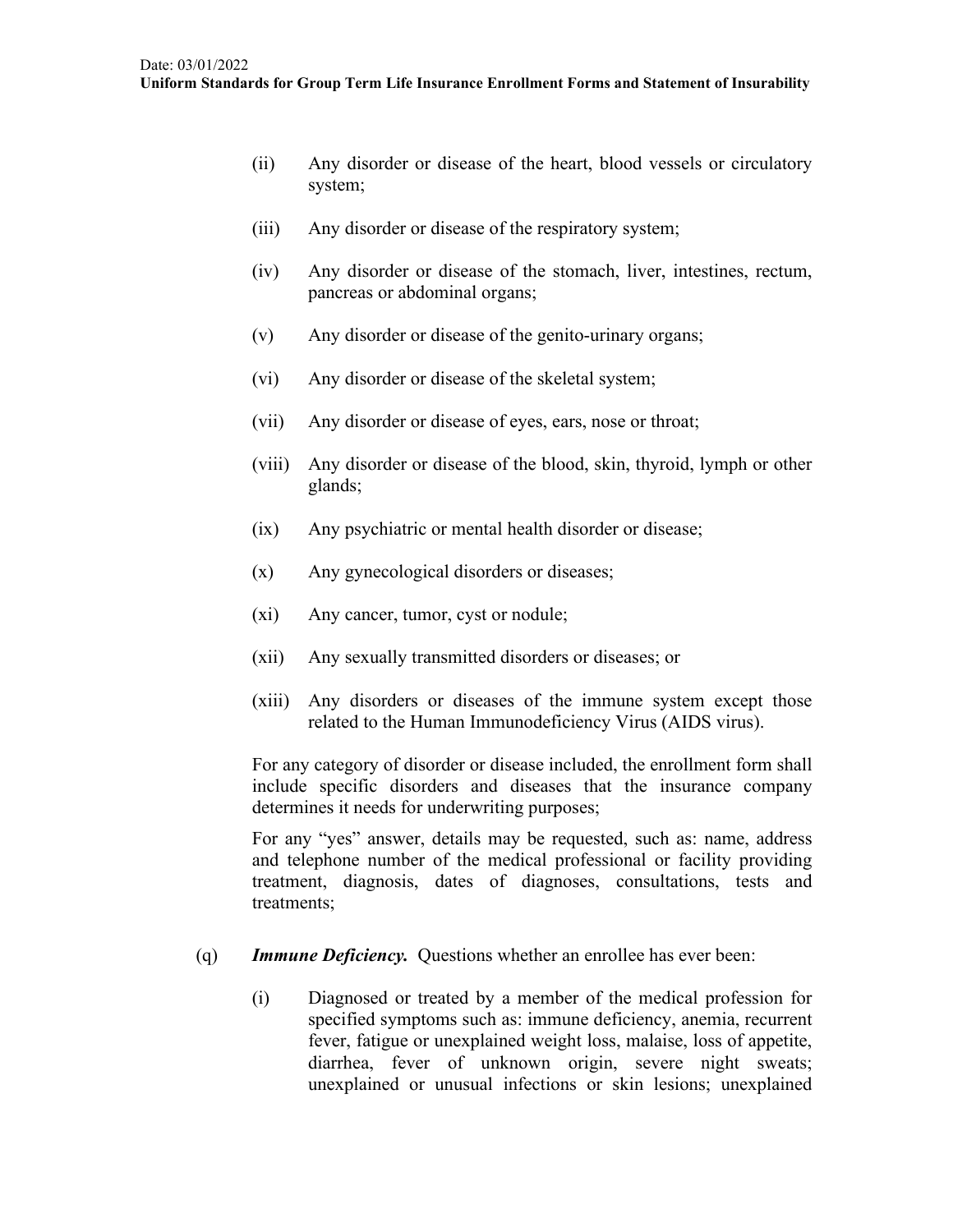swelling of the lymph glands; Kaposi's Sarcoma or Pneumocystis Carinii Pneumonia;

(ii) Diagnosed by a member of the medical profession or tested positive for Human Immunodeficiency Virus (AIDS virus) or Acquired Immune Deficiency Syndrome (AIDS).

For any "yes" answer, details may be requested, such as: name, address and telephone number of the medical professional or facility providing diagnosis or treatment, diagnosis, dates of diagnoses, tests, and treatments;

- (r) *Treatment by a Member of the Medical Profession.* Questions whether an enrollee, within a specified period of time not to exceed 5 years, has been:
	- (i) Treated, examined or advised by a member of the medical profession; or
	- (ii) Been advised by a member of the medical profession to get specified medical care which was not completed, such as any hospitalization, surgery or diagnostic test, except those tests related to the Human Immunodeficiency Virus (AIDS virus);

For any "yes" answer, details may be requested, such as: name, address and telephone number of the medical professional or facility providing treatment, examination or advice, diagnosis, date of diagnosis, dates of treatment;

- (s) *Inpatient and Outpatient Treatment***.** Questions whether an enrollee, within a specified period of time not to exceed 5 years, has been an inpatient or outpatient in a hospital, clinic or medical facility, or any similar entity. For any "yes" answer, details may be requested, such as: name, address and telephone number of the place where treatment was provided, diagnosis, date of diagnosis, dates of treatment;
- (t) *Diagnostic Tests.* Questions whether an enrollee, within a specified period of time not to exceed 5 years, has had diagnostic tests such as: an electrocardiogram (EKG) or X-ray, except those related to the Human Immunodeficiency Virus (AIDS virus). For any "yes" answer, details may be requested, such as: name, address and telephone number of the place where the tests were performed, name, address and telephone number of medical professional or facility prescribing the tests, dates of the tests; or
- (u) *Inability To Work, Attend School, or Perform Normal Activities of Like*  Age and Gender. Questions whether an enrollee, within a specified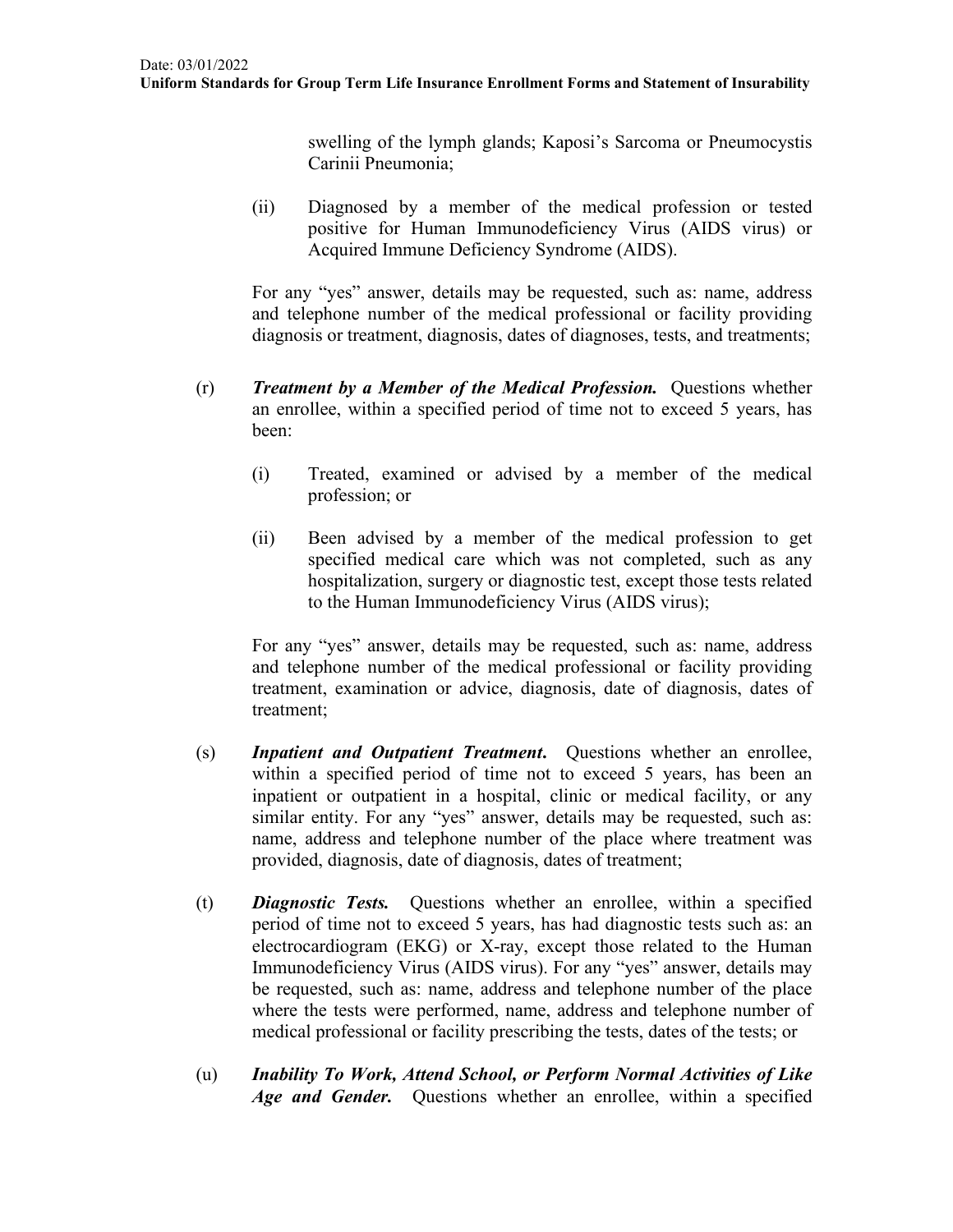period of time not to exceed 5 years, has been unable to work, attend school or perform the normal activities of like age and gender, or been confined at home. For any "yes" answer, details may be requested, such as: explanation of inability or confinement; name, address and telephone number of medical professional or facility consulted; diagnosis; treatment prescribed; medications prescribed; date of onset and recovery.

- (3) The statement of insurability may state that, in responding to any of the questions, an enrollee need not include colds, minor viruses or minor injuries which prevented normal activities for a period less than a specified period of days (such as 5 days).
- (4) The statement of insurability may include an additional details section where an enrollee may provide the details to "yes" answers. The details shall include information such as: name of the enrollee; question number; name, addresses and telephone numbers of all medical providers; diagnosis; date of onset; dates of consultations, tests and treatment; date of surgery; medications prescribed; date of recovery.

## **D. MEDICAL EXAM**

If the medical exam is considered part of or a continuation of the statement of insurability, then the following standards apply:

- (1) The statement of insurability may include a separate section for questions to be answered by the enrollee and a report of a paramedical or medical exam conducted by a medical professional designated by the insurance company.
- (2) For the questions to be answered by the enrollee, these may include the same questions as those included in these standards for Proposed Insured, Tobacco Use, Personal Physician or Medical Facility, Prescribed Medication and Diet and Medical Questions. For "yes" answers, the same type of details requested in those sections may also be requested. The enrollee will be required to sign the section of questions to confirm that they have read the answers as written before signing, that the answers are true and complete to their best knowledge and belief, and that there are no exceptions to any answers other than as written, or statements to similar effect.

### **E. DECLARATION SECTION**

(1) The section shall require an enrollee signing the statement of insurability to declare that the enrollee has read the statement of insurability and all the statements and answers as they pertain to the enrollee, and that these statements and answers are true and complete to the best of the enrollee's knowledge and belief, and that the enrollee understands that the statements and answers will be used by the insurance company to determine insurability.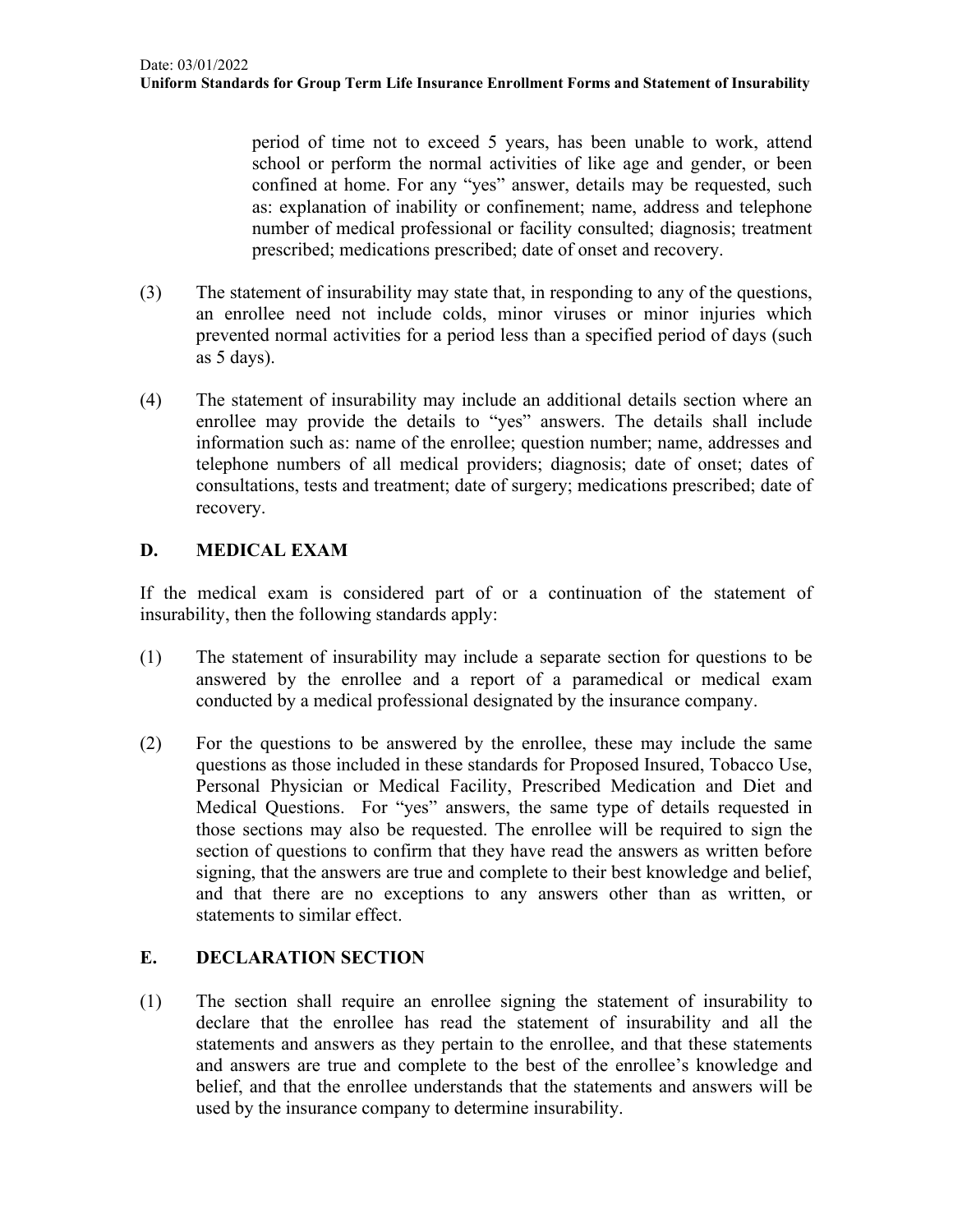- (2) The declaration statements shall not be used to obtain confirmation or certification of facts related to the insurability of the enrollee or the enrollee's dependents not already ascertained in other sections of the statement of insurability.
- (3) Notwithstanding the above, the declaration statements may be used to obtain acknowledgement or confirmation by the enrollee of facts related to the enrollee's eligibility to enroll for coverage and the conditions related to the commencement of such coverage.

#### **F. FRAUD NOTICE/WARNING**

(1) The statement of insurability shall include the following a fraud notice/warning. The notice/warning shall include language similar to the following: "Any person who knowingly presents a false statement in a statement of insurability for insurance may be guilty of a criminal offense and subject to penalties under state law."

### **G. SIGNATURE REQUIREMENTS**

(1) The statement of insurability shall include a signature section which includes the signature of the person for whom insurance is being requested, provided such person is at least the age of majority in the state where the person resides and not otherwise incapacitated. If the person is not of the age of majority, or is incapacitated, the signature of such person's legal representative shall be required. The date of signature and city and state where signed shall also be required.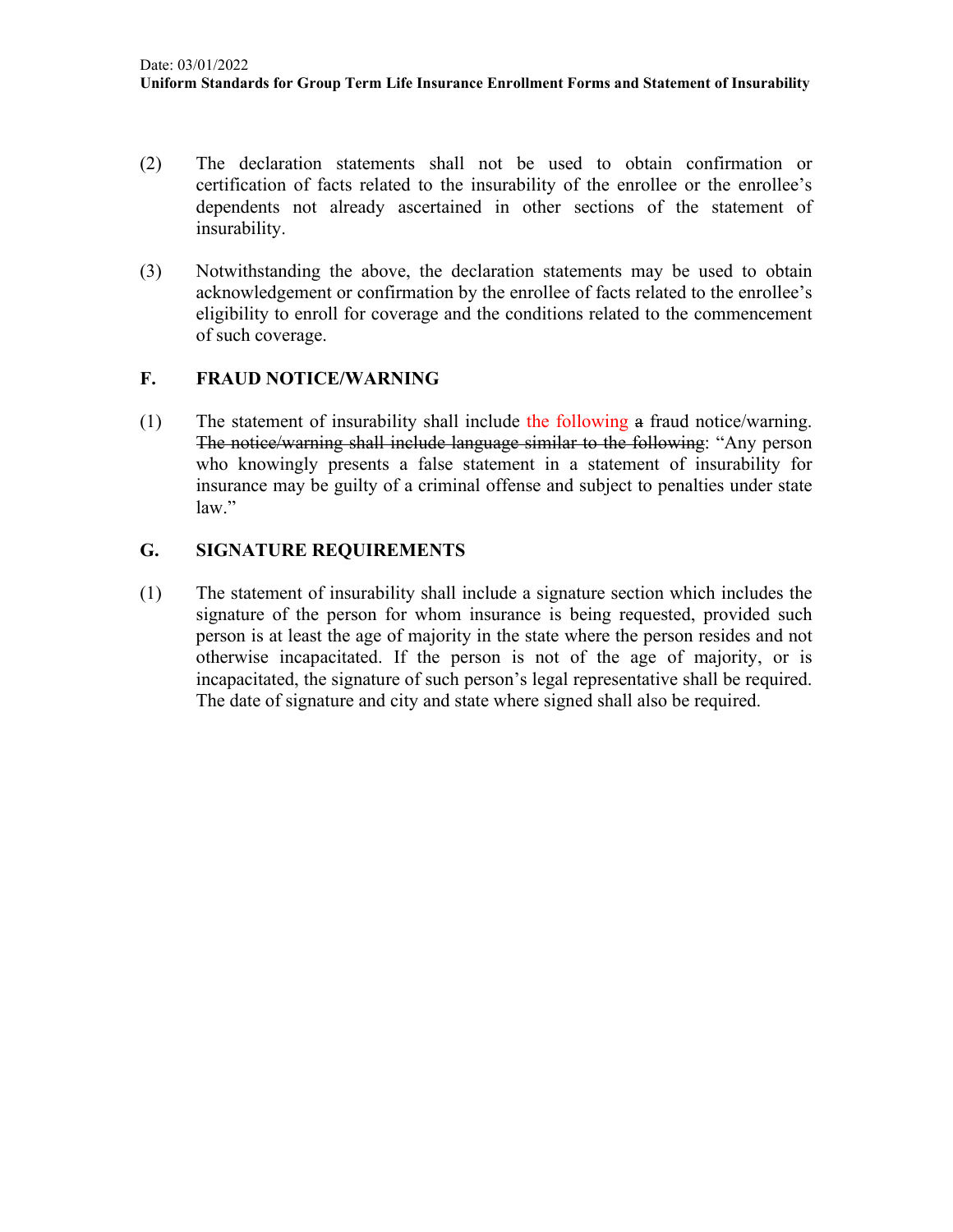# **Appendix A Flesch Methodology**

The following measuring method shall be used in determining the Flesch score:

- (1) For policy forms containing 10,000 words or less of text, the entire form shall be analyzed. For policy forms containing more than 10,000 words, the readability of two, 200-word samples per page may be analyzed instead of the entire form. The sample shall be separated by at least 20 printed lines.
- (2) The number of words and sentences in the text shall be counted and the total number of words divided by the total number of sentences. The figure obtained shall be multiplied by a factor of 1.015.
- (3) The total number of syllables shall be counted and divided by the total number of words. The figure obtained shall be multiplied by a factor of 84.6.
- (4) The sum of the figures computed under (2) and (3) subtracted from 206.835 equals the Flesch reading ease score for the policy form.
- (5) For purposes of  $(2)$ ,  $(3)$ , and  $(4)$ , the following procedures shall be used:
	- (a) A contraction, hyphenated word, or numbers and letters, when separated by spaces, shall be counted as one word;
	- (b) A unit of words ending with a period, semicolon, or colon, but excluding headings and captions, shall be counted as a sentence; and
	- (c) A syllable means a unit of spoken language consisting of one or more letters of a word as divided by an accepted dictionary. Where the dictionary shows two or more equally acceptable pronunciations of a word, the pronunciation containing fewer syllables may be used.
- (6) The term "text" as used in this section shall include all printed matter except the following:
	- (a) The name and address of the insurance company; the name, number or title of the form; the table of contents or index; captions and sub-captions; specifications pages, schedules or tables; and;
	- (b) Any language which is drafted to conform to the requirements of any federal law or regulation; any language required by any collectively bargained agreement; any medical terminology; any words which are defined in the policy or certificate; and any language required by law or regulation; provided, however, the insurance company identifies the language or terminology excepted by the paragraph and certifies, in